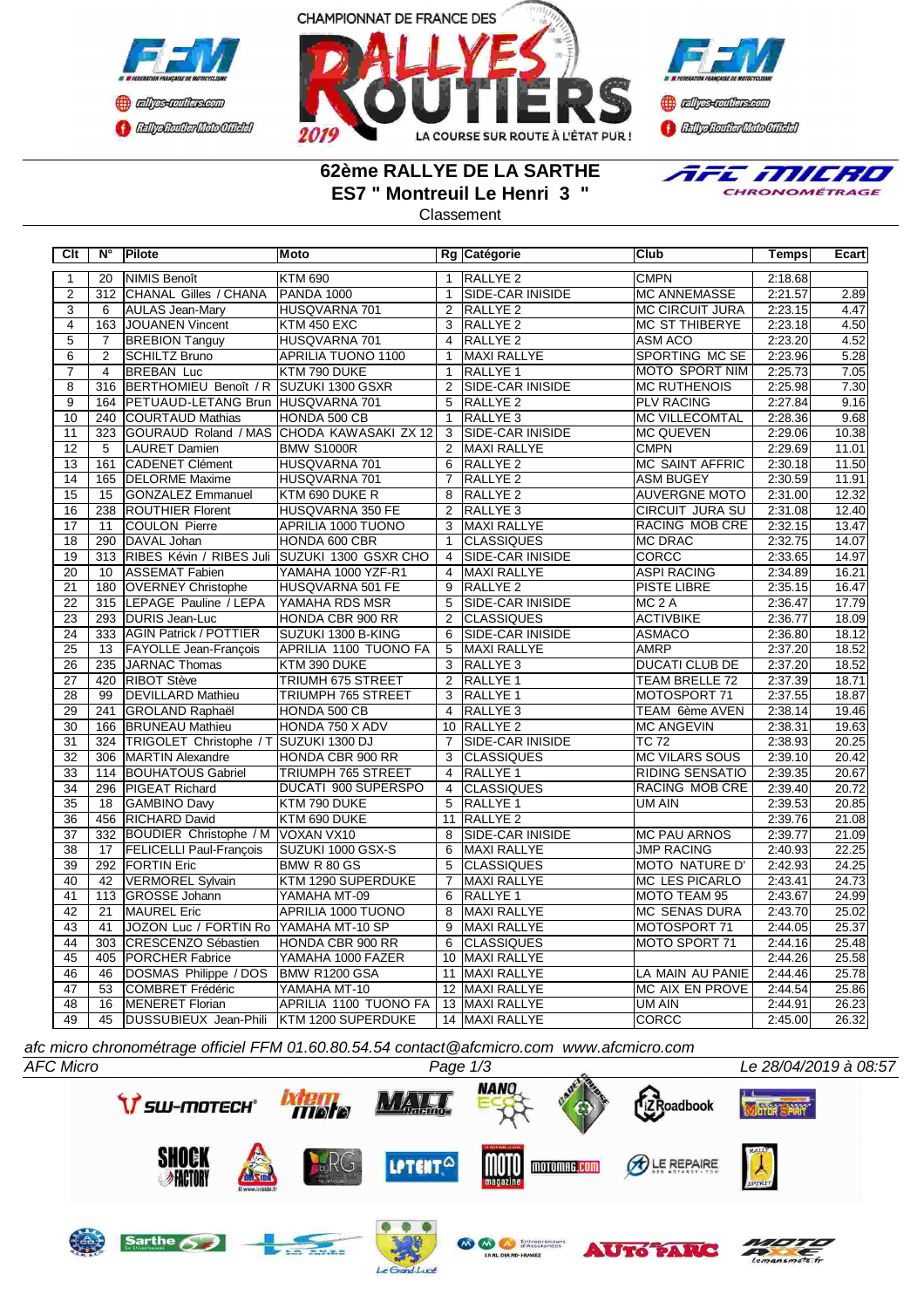



**Confederation Complementation** 

## 62ème RALLYE DE LA SARTHE ES7 " Montreuil Le Henri 3 " **Classement**



| Clt             | $N^{\circ}$     | Pilote                               | Moto                       |                 | Rg Catégorie            | Club                   | <b>Temps</b> | <b>Ecart</b> |
|-----------------|-----------------|--------------------------------------|----------------------------|-----------------|-------------------------|------------------------|--------------|--------------|
| 50              | 93              | <b>CASTELEYN Rémi</b>                | TRIUMPH 765 STREET         |                 | 7 RALLYE 1              | <b>PLV RACING</b>      | 2:45.03      | 26.35        |
| 51              | 181             | RINGEVAL Julien                      | HUSQVARNA 701              |                 | 12 RALLYE 2             | <b>MVCC</b>            | 2:45.25      | 26.57        |
| $\overline{52}$ | 60              | <b>CALBA Mathieu</b>                 | KTM 990 SUPERDUKE          |                 | 15 MAXI RALLYE          | <b>CSLE GENDARME</b>   | 2:45.31      | 26.63        |
| 53              | 8               | DAVID Maxime                         | KAWASAKI 600 ZX 6R         | 8               | <b>RALLYE 1</b>         | <b>MC ROANNAIS</b>     | 2:45.51      | 26.83        |
| 54              | $\overline{54}$ | <b>DEBURCK Philippe</b>              | KTM 1050 ADVENTURE         | $\overline{16}$ | <b>MAXI RALLYE</b>      | <b>ENDURO CLUB DE</b>  | 2:45.51      | 26.83        |
| 55              | 317             | <b>BACON Franck / CHOPA</b>          | <b>KTM RC8R CHODA</b>      | 9               | <b>SIDE-CAR INISIDE</b> | RACING MOB CRE         | 2:46.06      | 27.38        |
| 56              | 25              | BORGEAT Gérard / REA                 | <b>BMW 1250 GS</b>         | 17              | <b>MAXI RALLYE</b>      | <b>OXYGENE PSA</b>     | 2:46.12      | 27.44        |
| 57              | $\overline{33}$ | <b>GRANDJEAN Jacques</b>             | SUZUKI GSXS 1000 FA        | 18              | <b>MAXI RALLYE</b>      | <b>DUCATI CLUB DE</b>  | 2:46.23      | 27.55        |
| $\overline{58}$ | 94              | <b>LARUE Gilles</b>                  | YAMAHA MT-09               | 9               | RALLYE 1                | CAROLE MOTO CL         | 2:46.38      | 27.70        |
| $\overline{59}$ | 426             | GATE Damien                          | <b>TRIUMPH 675 STREET</b>  | 10              | <b>RALLYE 1</b>         | <b>ESML LOUVIGNE</b>   | 2:47.99      | 29.31        |
| 60              | 105             | SIMONNET Hervé                       | YAMAHA MT-09               |                 | 11 RALLYE 1             | CORCC                  | 2:49.53      | 30.85        |
| 61              | 28              | PEYROT Cyril                         | KTM 1290 SUPERDUKE         | 19              | <b>MAXI RALLYE</b>      | <b>MC BOUSSAQUIN</b>   | 2:49.89      | 31.21        |
| 62              | 454             | <b>MENERET Mickaël</b>               | KTM 690 DUKE R             |                 | 13 RALLYE 2             |                        | 2:50.35      | 31.67        |
| 63              | 233             | COLLIOT Philippe                     | HONDA 500 CB               | 5               | RALLYE <sub>3</sub>     | <b>AVENIR MOTO</b>     | 2:51.32      | 32.64        |
| 64              | 168             | <b>STEPHAN Pierre</b>                | KTM 690 DUKE R             |                 | 14 RALLYE 2             | <b>MC FLEUR DE LYS</b> | 2:51.41      | 32.73        |
| 65              | 423             | HAYE Benjamin                        | TRIUMH 675 STREET          | 12              | <b>RALLYE 1</b>         | TEAM RALLYE VA         | 2:51.58      | 32.90        |
| 66              | 291             | <b>THEILLAC Thierry</b>              | DUCATI 900 SUPERSPO        | $\overline{7}$  | <b>CLASSIQUES</b>       | <b>MC ANGOUMOISI</b>   | 2:53.80      | 35.12        |
| 67              | 438             | <b>AMADIEU Yoann</b>                 | HONDA 600 HORNET           |                 | 13 RALLYE 1             |                        | 2:54.00      | 35.32        |
| 68              | 162             | DUPUIS-MAURIN Valéry                 | KAWASAKI 650 ER6           |                 | 15 RALLYE 2             | <b>MC DRAC</b>         | 2:54.09      | 35.41        |
| 69              | 297             | LACOSTE Christian                    | YAMAHA 750 SUPER TE        | 8               | <b>CLASSIQUES</b>       | UM AIN                 | 2:54.39      | 35.71        |
| $\overline{70}$ | 249             | <b>BOURGEOIS Quentin</b>             | HONDA 500 CB               | 6               | RALLYE <sub>3</sub>     | <b>MC FLEUR DE LYS</b> | 2:54.71      | 36.03        |
| $\overline{71}$ | 243             | <b>DUHAMEL Théo</b>                  | HONDA 500 CB               | $\overline{7}$  | RALLYE <sub>3</sub>     | <b>GMT 94</b>          | 2:54.78      | 36.10        |
| $\overline{72}$ | 242             | <b>DUHAMEL Daniel</b>                | HONDA 500 CB               | 8               | RALLYE <sub>3</sub>     | <b>GMT 94</b>          | 2:55.10      | 36.42        |
| 73              | 330             | QUILBAULT Jimmy / BEN HONDA 1000 CBR |                            | 10              | <b>SIDE-CAR INISIDE</b> | <b>MC MONTGENOIS</b>   | 2:55.18      | 36.50        |
| $\overline{74}$ | 458             | GOUBET Jean-Christoph                | <b>KTM 690 SM</b>          | 16              | <b>RALLYE 2</b>         | <b>MC FLEUR DE LYS</b> | 2:55.42      | 36.74        |
| $\overline{75}$ | 325             | <b>ERAGNE Olivier / ERAG</b>         | SUZUKI 1000                | 11              | <b>SIDE-CAR INISIDE</b> | LA MAIN AU PANIE       | 2:55.93      | 37.25        |
| 76              | 40              | <b>BEALLE Emmanuel</b>               | <b>DUCATI 1200 MONSTER</b> | 20              | MAXI RALLYE             | <b>TEAM BIKE 71</b>    | 2:56.85      | 38.17        |
| $\overline{77}$ | 44              | <b>BASELLO Florent</b>               | HONDA 1000 AFRICA TW       |                 | 21 MAXI RALLYE          | <b>CORCC</b>           | 2:56.93      | 38.25        |
| $\overline{78}$ | 408             | LEROUX David                         | <b>BMW 1150 ROCKSTER</b>   |                 | 22 MAXI RALLYE          | <b>ASM ACO</b>         | 2:57.48      | 38.80        |
| 79              | 170             | <b>GILLI Aurélien</b>                | YAMAHA MT-07               |                 | 17 RALLYE 2             | PIT LANE ENDURA        | 2:58.21      | 39.53        |
| 80              | 104             | <b>PREUDHOMME Benjami</b>            | SUZUKI 750 GSXS            |                 | 14 RALLYE 1             | <b>MC CAROLE</b>       | 2:58.43      | 39.75        |
| $\overline{81}$ | 91              | <b>GRATIOT Caroline</b>              | HONDA 600 HORNET           |                 | 15 RALLYE 1             | <b>ASPI RACING</b>     | 2:58.69      | 40.01        |
| 82              | 304             | MENARD Frédéric                      | SUZUKI 400                 | 9               | <b>CLASSIQUES</b>       | <b>TEAM PERFORMA</b>   | 3:00.83      | 42.15        |
| 83              | 246             | <b>IDION Fabrice</b>                 | KTM 390 DUKE               | 9               | <b>RALLYE 3</b>         | MC FLEUR DE LYS        | 3:01.26      | 42.58        |
| 84              | 430             | <b>GARNIER Mickaël</b>               | TRIUMPH 675 STREET T       | $\overline{16}$ | <b>RALLYE 1</b>         |                        | 3:01.61      | 42.93        |
| 85              | 407             | LEBOUC Sébastien                     | APRILIA 1000 TUONO         |                 | 23 MAXI RALLYE          | <b>ASM ACO</b>         | 3:02.44      | 43.76        |
| 86              | 424             | <b>GAREST Johan</b>                  | KAWASAKI 636 ZX6R          | 17              | <b>RALLYE 1</b>         | <b>TEAM RALLYE VA</b>  | 3:02.54      | 43.86        |
| 87              | 117             | <b>BROUSTE Laurent</b>               | TRIUMPH 675 STREET         |                 | 18 RALLYE 1             | <b>MTT HERBLINOIS</b>  | 3:03.53      | 44.85        |
| $\overline{88}$ | 422             | JOYAU Laurent                        | YAMAHA MT-09               |                 | 19 RALLYE 1             |                        | 3:04.08      | 45.40        |
| 89              | 101             | <b>BACCA Riccardo</b>                | SUZUKI 750 GSXR            |                 | 20 RALLYE 1             | <b>PASSION VITESSE</b> | 3:05.05      | 46.37        |
| $\overline{90}$ | 450             | <b>DUBUC Pierre-Adrien</b>           | KAWASAKI 650 ER6           |                 | 18 RALLYE 2             | <b>TEAM NOLAN</b>      | 3:05.33      | 46.65        |
| 91              | $\overline{95}$ | LOUSSEREAUX David                    | TRIUMH 675 STREET          |                 | 21 RALLYE 1             | <b>ACTIVBIKE</b>       | 3:05.75      | 47.07        |
| 92              | 231             | <b>GRASSIAN Baptiste</b>             | HUSQVARNA 401              |                 | 10 RALLYE 3             | CORCC                  | 3:05.78      | 47.10        |
| 93              | 470             | LOUIS Cyril                          | KAWASAKI GPZR NINJA        |                 | 10 CLASSIQUES           |                        | 3:07.38      | 48.70        |
| 94              | 462             | <b>DEBERTEIX Yann</b>                | HONDA 500 CB               | 11              | <b>RALLYE 3</b>         |                        | 3:09.20      | 50.52        |
| 95              | 412             | <b>NOEL Manuel</b>                   | <b>TRIUMPH 1050 TIGER</b>  |                 | 24 MAXI RALLYE          |                        | 3:09.52      | 50.84        |
| 96              | 179             | CANET Jean-François                  | KTM 690 SMCR               |                 | 19 RALLYE 2             | <b>TRAJECTOIRE JP</b>  | 3:10.16      | 51.48        |
| 97              | 58              | <b>BOURGEOIS Frédéric</b>            | KTM 1290 SUPERDUKE         |                 | 25 MAXI RALLYE          | <b>ESPACE TOUT TE</b>  | 3:10.48      | 51.80        |
| 98              |                 | 463 AUBEY Maxime                     | HONDA 500 CB               |                 | 12 RALLYE 3             |                        | 3:10.70      | 52.02        |

*afc micro chronométrage officiel FFM 01.60.80.54.54 contact@afcmicro.com www.afcmicro.com*